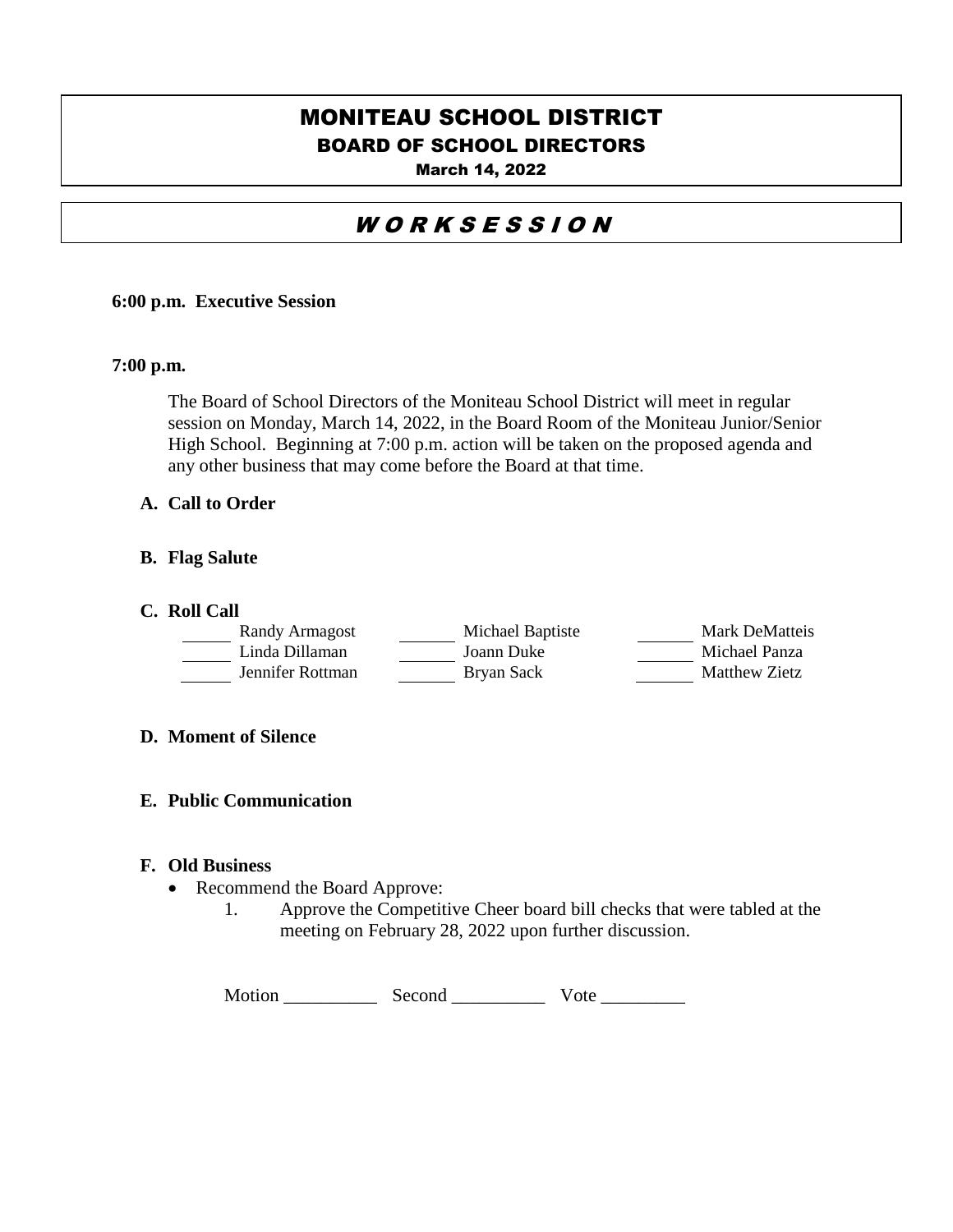# **G. Personnel**

- Recommend the Board Approve:
	- 1. Accept the resignation letter of Maria DiBiase a Paraprofessional, last day of employment is Friday, March 25, 2022.
	- 2. Molly Donahue as an ACT 86 Substitute Teacher for the 2021-2022 school year, pending the receipt of all necessary paperwork.
	- 3. Virginia Traggiai as a Substitute Food Service worker, pending receipt of all necessary paperwork.
	- 4. Wendy Taylor as Assistant Boys Track and Field Coach for the 2021-2022 school year sports seasons.
	- 5. The following individuals as volunteers for the 2021-2022 school year,

| chung receipt of an necessary paper work. |                                                          |  |  |
|-------------------------------------------|----------------------------------------------------------|--|--|
| Matz, Regis                               | Jr. High Volunteer Volleyball Coach                      |  |  |
| Rider, Emily                              | Girls Track & Field Distance Volunteer Coach             |  |  |
| Staab, Trista                             | Jr. High Volleyball Volunteer Coach                      |  |  |
| Thompson, Shawn                           | Jr. High Softball Volunteer Coach                        |  |  |
| Laborie, Nicole                           | SRU Partnership Volunteer Master Class Clinicians        |  |  |
| Hardy, Brett                              | SRU Partnership Volunteer Master Class Clinicians        |  |  |
| Bachert, Thomas                           | <b>SRU Partnership Volunteer Master Class Clinicians</b> |  |  |
| Carr, Bri                                 | SRU Partnership Volunteer Master Class Clinicians        |  |  |
| Pallo, Jacob                              | SRU Partnership Volunteer Master Class Clinicians        |  |  |
| Carriler, Brett                           | SRU Partnership Volunteer Master Class Clinicians        |  |  |
| Burns, Dante                              | SRU Partnership Volunteer Master Class Clinicians        |  |  |
| Shaffer, Christian                        | Pit Band and marching band volunteer                     |  |  |
| Davis, Derek                              | Dassa 6 <sup>th</sup> Grade Survivor Day Volunteers      |  |  |
| Davis, Gretchen                           | Dassa 6 <sup>th</sup> Grade Survivor Day Volunteers      |  |  |
| Fennell, Johnathan                        | Dassa 6 <sup>th</sup> Grade Survivor Day Volunteers      |  |  |
| Hall, Meghan                              | Dassa 6 <sup>th</sup> Grade Survivor Day Volunteers      |  |  |
| Long, Dan                                 | Dassa 6 <sup>th</sup> Grade Survivor Day Volunteers      |  |  |
| Book, Danielle                            | Dassa 6 <sup>th</sup> Grade Survivor Day Volunteers      |  |  |
| Callen, James                             | Dassa 6 <sup>th</sup> Grade Survivor Day Volunteers      |  |  |
| Mann, Patricia                            | Dassa 6 <sup>th</sup> Grade Survivor Day Volunteers      |  |  |
| Perry, Sherry                             | Dassa 6 <sup>th</sup> Grade Survivor Day Volunteers      |  |  |
| Pisor, Alissa                             | Dassa 6 <sup>th</sup> Grade Survivor Day Volunteers      |  |  |
| Jenkins, Chris                            | Dassa 6 <sup>th</sup> Grade Survivor Day Volunteers      |  |  |
| Travis, Mike                              | Dassa 6 <sup>th</sup> Grade Survivor Day Volunteers      |  |  |
| Claypoole, Michelle                       | Dassa 6 <sup>th</sup> Grade Survivor Day Volunteers      |  |  |
| Carr, Jerred                              | Dassa 6 <sup>th</sup> Grade Survivor Day Volunteers      |  |  |
| Shakley, Dirk                             | Dassa 6 <sup>th</sup> Grade Survivor Day Volunteers      |  |  |
| Richards, Mackenzie                       | <b>Musical Volunteer</b>                                 |  |  |
| Pry, Maria                                | Musical Volunteer                                        |  |  |
| Stewart, Kristy                           | <b>Musical Volunteer</b>                                 |  |  |
| Sproul, Kelly                             | <b>Musical Volunteer</b>                                 |  |  |
| Sarnese, Karianne                         | <b>Musical Volunteer</b>                                 |  |  |
| Anderson, Kristin                         | <b>Musical Volunteer</b>                                 |  |  |
| Anderson, Jason                           | <b>Musical Volunteer</b>                                 |  |  |

pending receipt of all necessary paperwork.

6. The following individuals for the 2022-2023 school year sports seasons, pending receipt of all necessary paperwork.

| Anderson, Nancy | Head Fall Cheer Coach               |
|-----------------|-------------------------------------|
| Welter, Hannah  | <b>Head Competitive Cheer Coach</b> |

| Motion | Second |  |
|--------|--------|--|
|--------|--------|--|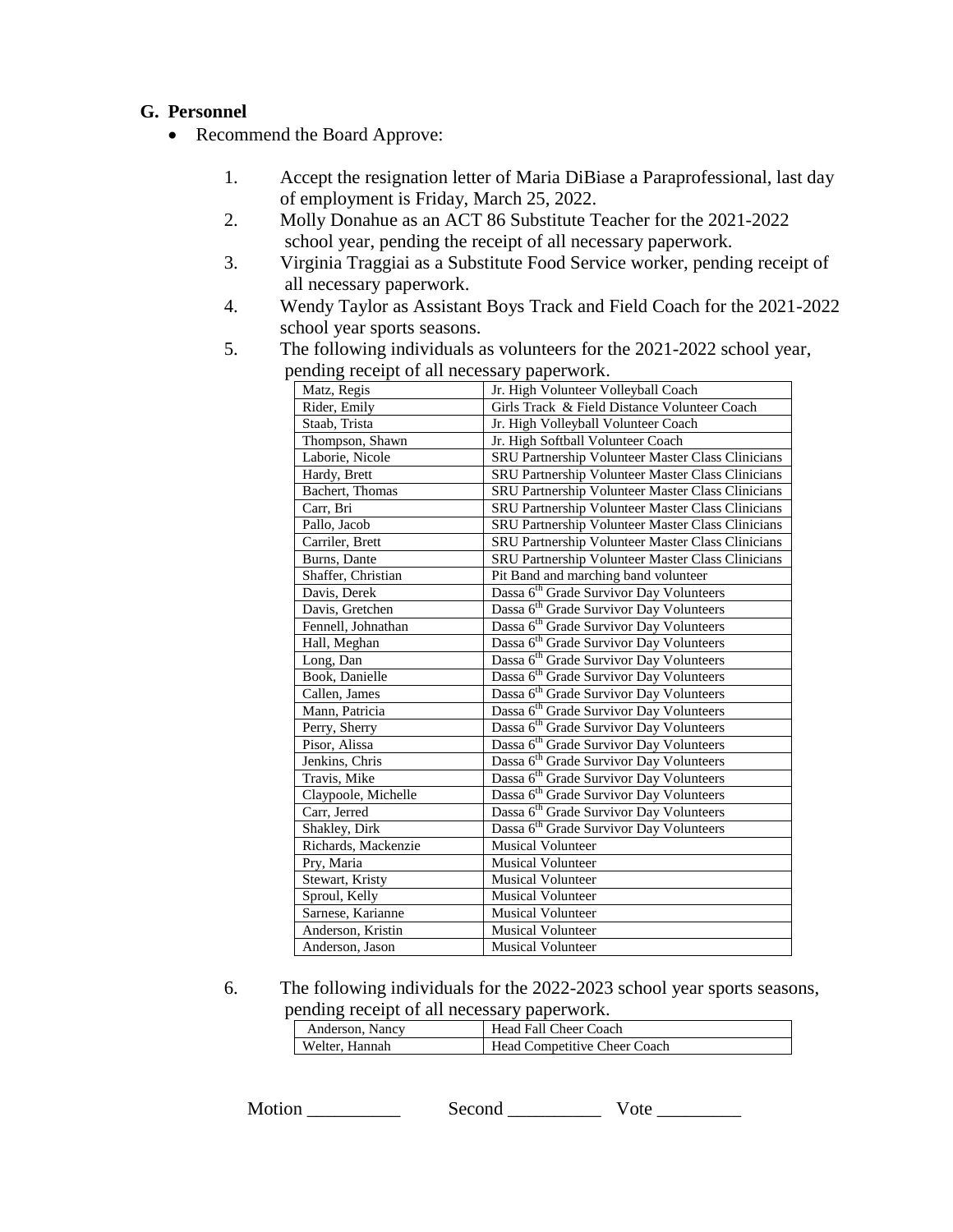# **A. Miscellaneous New Business**

- Recommend the Board Approve:
	- 1. First reading of Policy 146.1 (Trauma Informed Approach). (Adopt Policy).
	- 2. First reading of Policy 810.3 (School Vehicle Drivers). (Adopt Policy).
	- 3. First reading of Policy 800-AR-1 (Records Retention Schedule). (Adopt Policy).
	- 4. First reading of Policy 236-AR-0 (Student Assistance Program). (Adopt Policy).
	- 5. First reading of Policy 236.1 (Threat Assessment Intake Form). (Adopt Policy).
	- 6. First reading of Policy 236.1-AR-0 (Threat Assessment Intake Form). (Adopt Policy).
	- 7. First reading of Policy 236.1 -AR-01(Threat Assessment Checklist). (Adopt Policy).
	- 8. First reading of Policy 236-AR-2 (Individualized Management and Re- Entry Process). (Adopt Policy).
	- 9. First reading of Policy 626 (Procurement Procedure Attachment 1). (Adopt Policy).
	- 10. First reading of Policy 816 (District Social Media). (Adopt Policy).
	- 11. First reading of Policy 217 (Graduation Requirement).
	- 12. First reading of Policy 903 (Public Participation in Board Meetings).
	- 13. First reading of Policy (All Title IX Policies)
		- 103-Discrimination /Title IX Sexual Harassment affecting students.
		- 103-Attachment
		- 104 Attachment
		- 252- Attachment
		- 249 Attachment
		- 247-Attachment.
	- 14. Midwestern Intermediate Unit IV Intergovernmental Agreement for the 2021-2022 school year.
	- 15. Placement of Student #P-22-01.
	- 16. Midwestern Intermediate Unit IV IDEA ARP, Section 611 Sub Grant.
	- 17. Agreement with Slippery Rock University Partnership with Moniteau School District for 2022 with the Master Class Clinicians.

Motion \_\_\_\_\_\_\_\_\_\_ Second \_\_\_\_\_\_\_\_\_\_ Vote \_\_\_\_\_\_\_\_\_

# **C. Conference Requests: NONE**

# **D. Field Trip Requests:**

- Recommend the Board Approve:
	- 1. Approximately 90 First grade students to Moraine State Park on May 6, 2022 at no cost to the district. Chaperones and students each pay \$4.00. PTO pays for the busing.
	- 2. Time change from the approved Field Trip Request on February 14, 2022 from 2:30 p.m. to 7:30 a.m.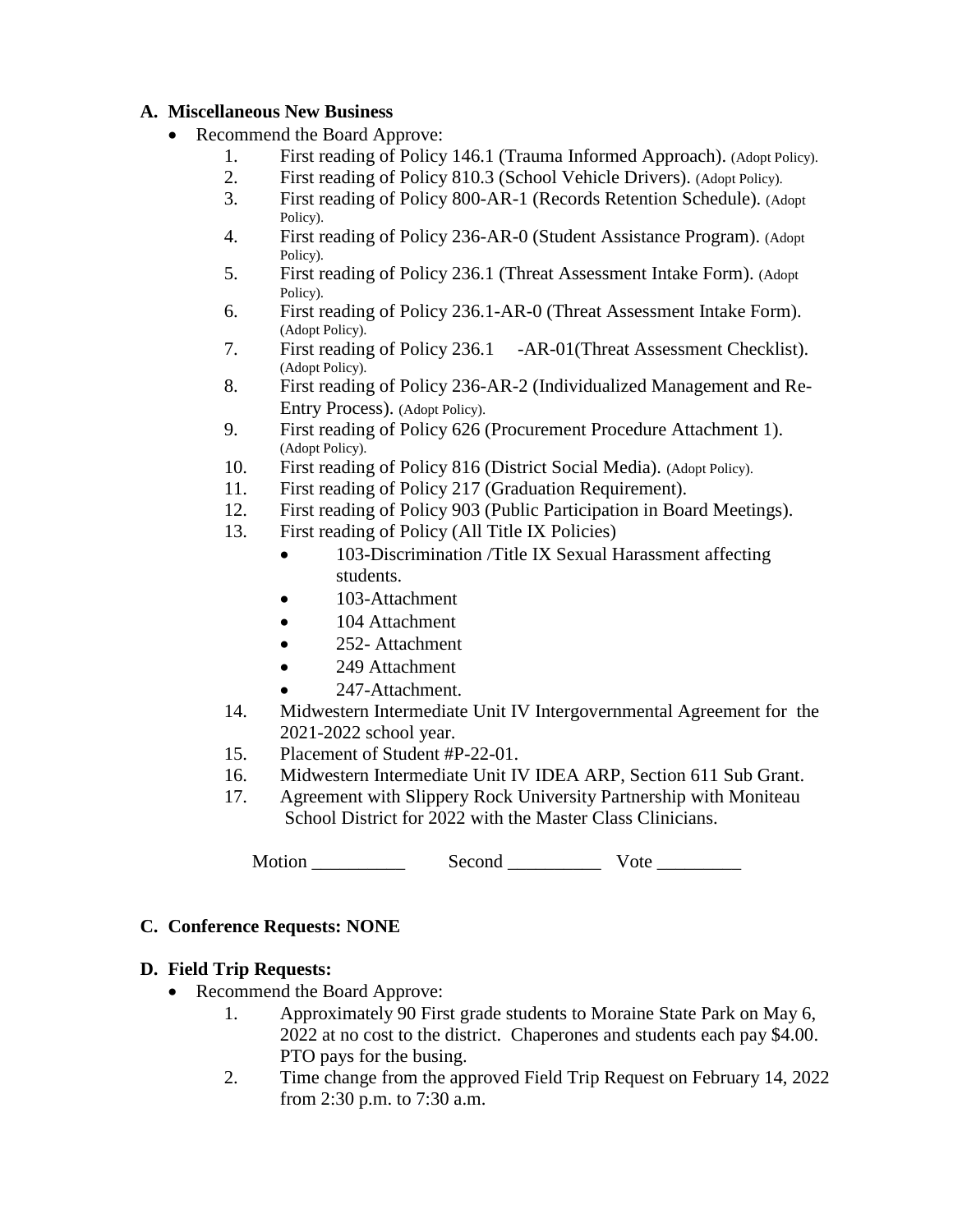| Motion<br><b>E. Finance-NONE</b>  | Second       | Vote           |
|-----------------------------------|--------------|----------------|
| <b>F.</b> Superintendent's Report |              |                |
| <b>G.</b> Staff Communication     |              |                |
| Mrs. Burdick                      | Mrs. Fox     | Mr. Greenawalt |
| Mr. Fox                           | Mr. DiCaprio | Ms. Plecher    |
| Mr. Thompson                      | Mrs. Bredl   | Mr. Campbell   |
| Mr. Boariu                        | Mr. Kunkel   |                |
| <b>H. Miscellaneous</b>           |              |                |

**I. Public Action on Executive Session (if necessary) 8:00 p.m.**

# **Proposed Board Agenda for Regular Board Session of March 28, 2022**

**6:30 p.m. Executive Session**

**7:00 p.m.**

## **A. Call to Order**

#### **B. Roll Call**

| Randy Armagost   | Michael Baptiste | <b>Mark DeMatteis</b> |
|------------------|------------------|-----------------------|
| Linda Dillaman   | Joann Duke       | Michael Panza         |
| Jennifer Rottman | Bryan Sack       | Matthew Zietz         |

## **C. Public Communication**

**D. Approve Minutes –** February 24, 2022 Regular Board Meeting

### **E. Report of Board Sub-Committees**

Legislative Vocational/Technical<br>Meet & Discuss Technology Meet & Discuss Technology Technology<br>Buildings and Grounds Act 48 Buildings and Grounds Curriculum Transportation<br>Extracurricular Activities Superintendent Safety Policy Finance

Superintendent's Evaluation